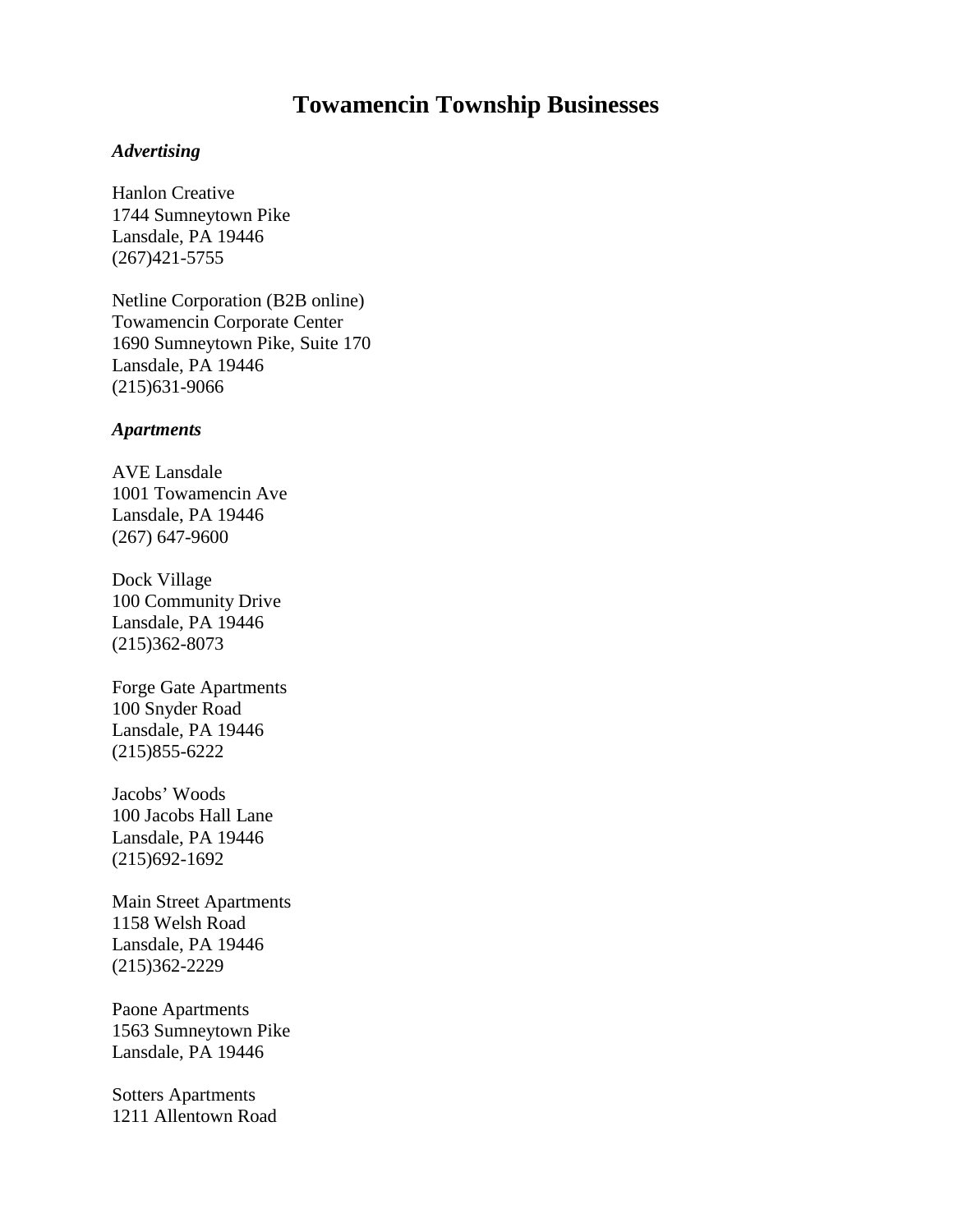Lansdale, PA 19446 (610)716-5503

Towamencin Condominiums 701 Independence Drive Harleysville, PA 19438 (267)992-1945

Woods Edge Apartments 701 Weikel Road Lansdale, PA 19446 (215)855-8700

#### *Art/Framing*

Romeo's Fine Arts 1551 S. Valley Forge Road Lansdale, PA 19446 (215)362-7244

#### *Attorneys*

Law Offices of Charles Kendikian 1476 Welsh Road Lansdale, PA 19446 ( 215)855-5550

#### *Audio Equipment*

JLI Electronics, Inc. 2060 Detwiler Road, Suite 5 Harleysville, PA 19438 (215)256-3200

### *Auto Tags*

Jack Rabbit Tags 1720 Sumneytown Pike Lansdale, PA 19446 (215)362-0538

#### *Automobile Sales*

Select Auto 1740 Sumneytown Pike Lansdale, PA 19446 (215)362-4616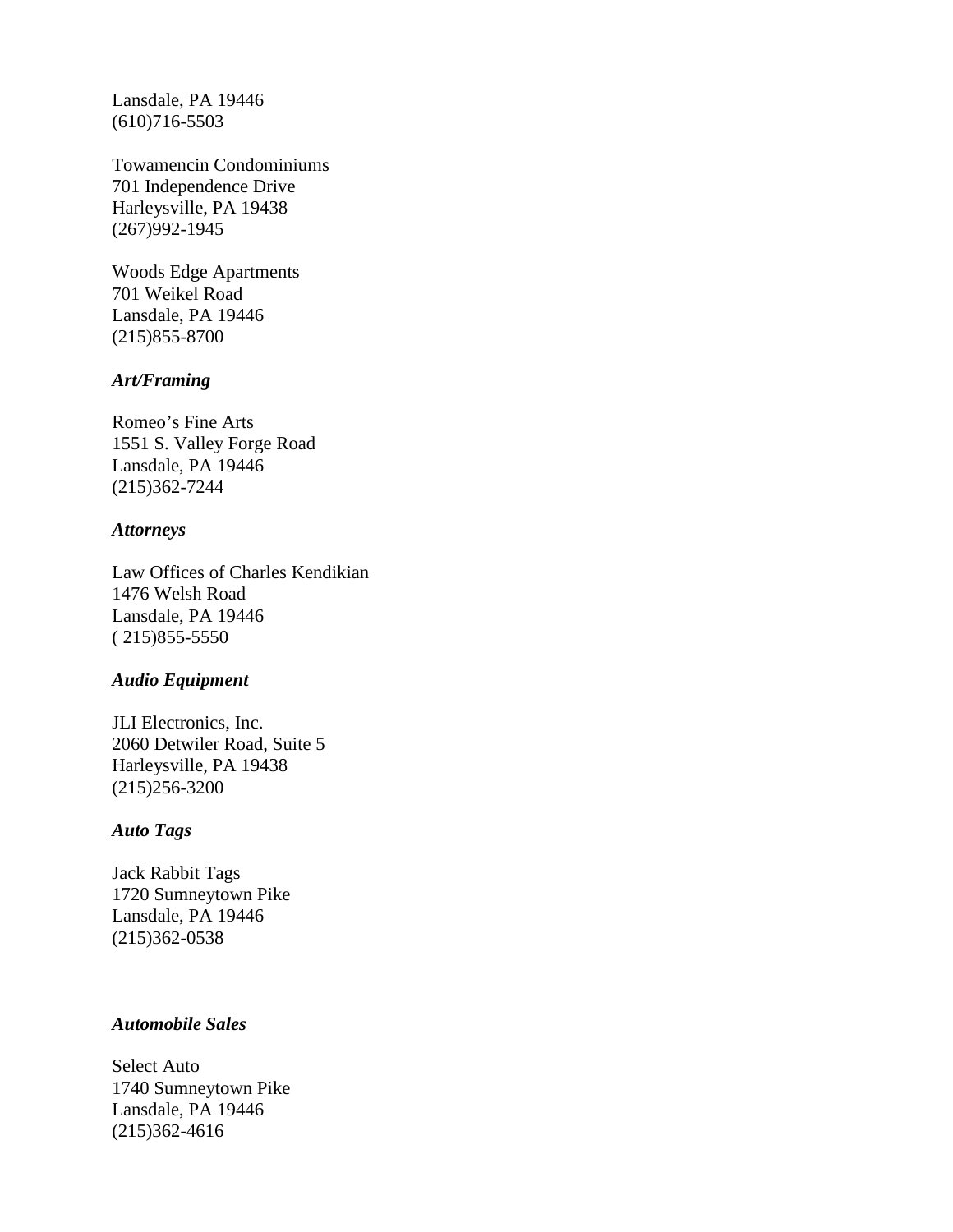#### *Automobile/Truck Repair*

Glaziers Mustang Barn 531 Wambold Road Souderton, PA 18964 (215)723-3722

Joe's Garage 1520 Bustard Road P.O. Box 248 Kulpsville, PA 19443 (215)362-1491

Preston's Auto & Truck Service 1340 Reiff Road P.O. Box 1158 Kulpsville, PA 19443 (215)362-0930

#### *Bakeries*

North Montco Technical Career Center 1265 Sumneytown Pike Lansdale, PA 19446 (215)362-3863

# *Banks*

Bank of America 890 Valley Forge Road Lansdale, PA 19446 (215)631-9180

Beneficial Savings Bank 1600 Sumneytown Pike Lansdale, PA 19446 (215)393-5214

Citizens Bank 780 Valley Forge Road Lansdale, PA 19445

First Priority Bank 1758 Allentown Road Lansdale, PA 19446 (215)393-7124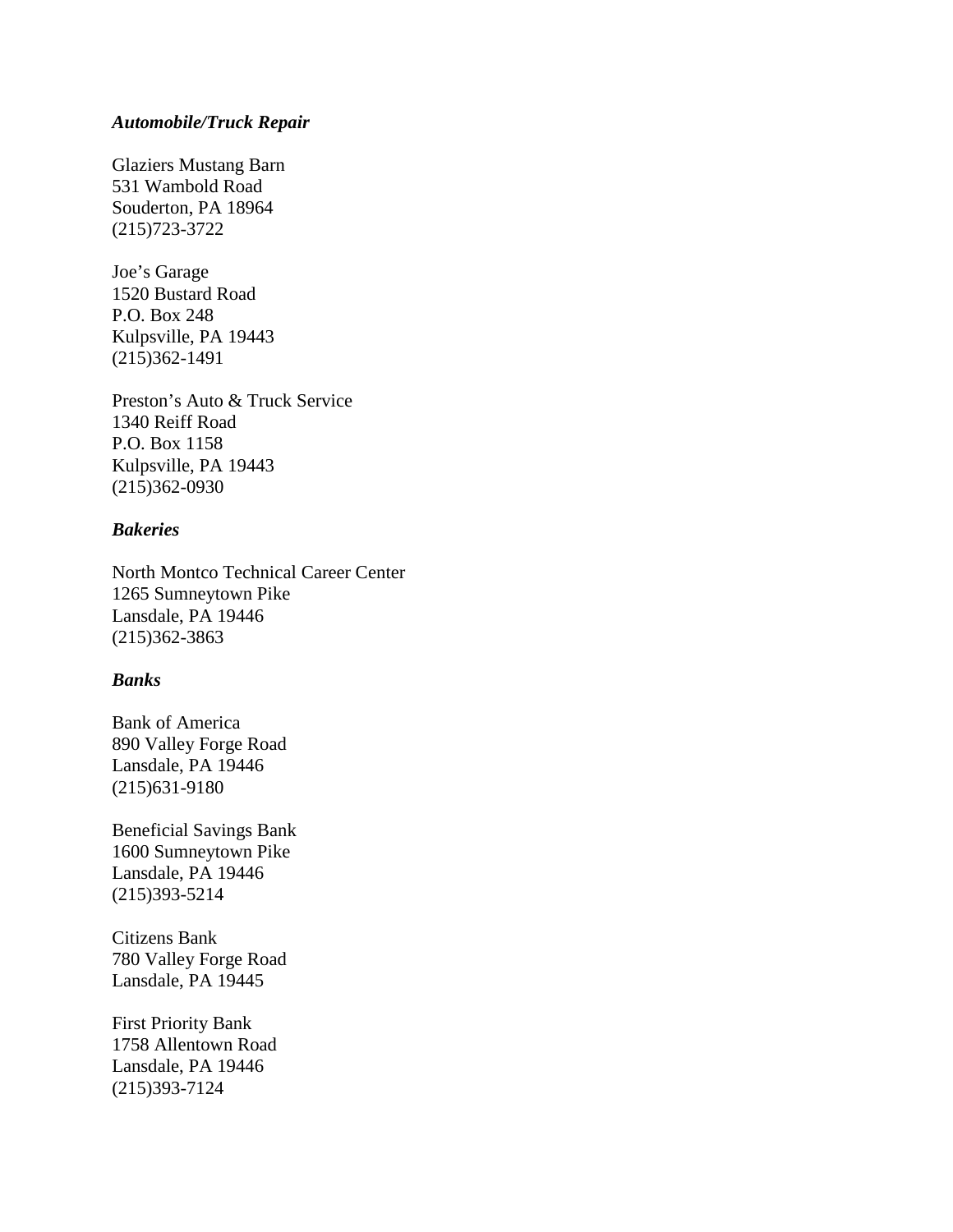TD Bank 1490 Valley Forge Road Lansdale, PA 19446 (215)361-9300

Wells Fargo Bank 1758 Allentown Road Lansdale, PA 19446 (215)368-5441

### *Beverages*

PA Wine & Spirits Store 850 Valley Forge Road Lansdale, PA 19446 (215)361-4206

Towamencin Beverage 1555 Sumneytown Pike Lansdale, PA 19446 (215)362-2358

### *Car Washes*

Magic Shine Car Wash 1045 Allentown Road Lansdale, PA 19446 (215) 337-2213

### *Carpeting/Flooring*

Roy Lomas 2150 Detwiler Road P.O. Box 269 Kulpsville, PA 19443 (267)446-5095

### *Chiropractors*

Chiropractic Healthcare 1060 Valley Forge Road Lansdale, PA 19446 (215)393-8999

Dr. Dennis Reiff, D.C. 1935 Green Lane Rd Lansdale, PA 19446 (215) 368-5528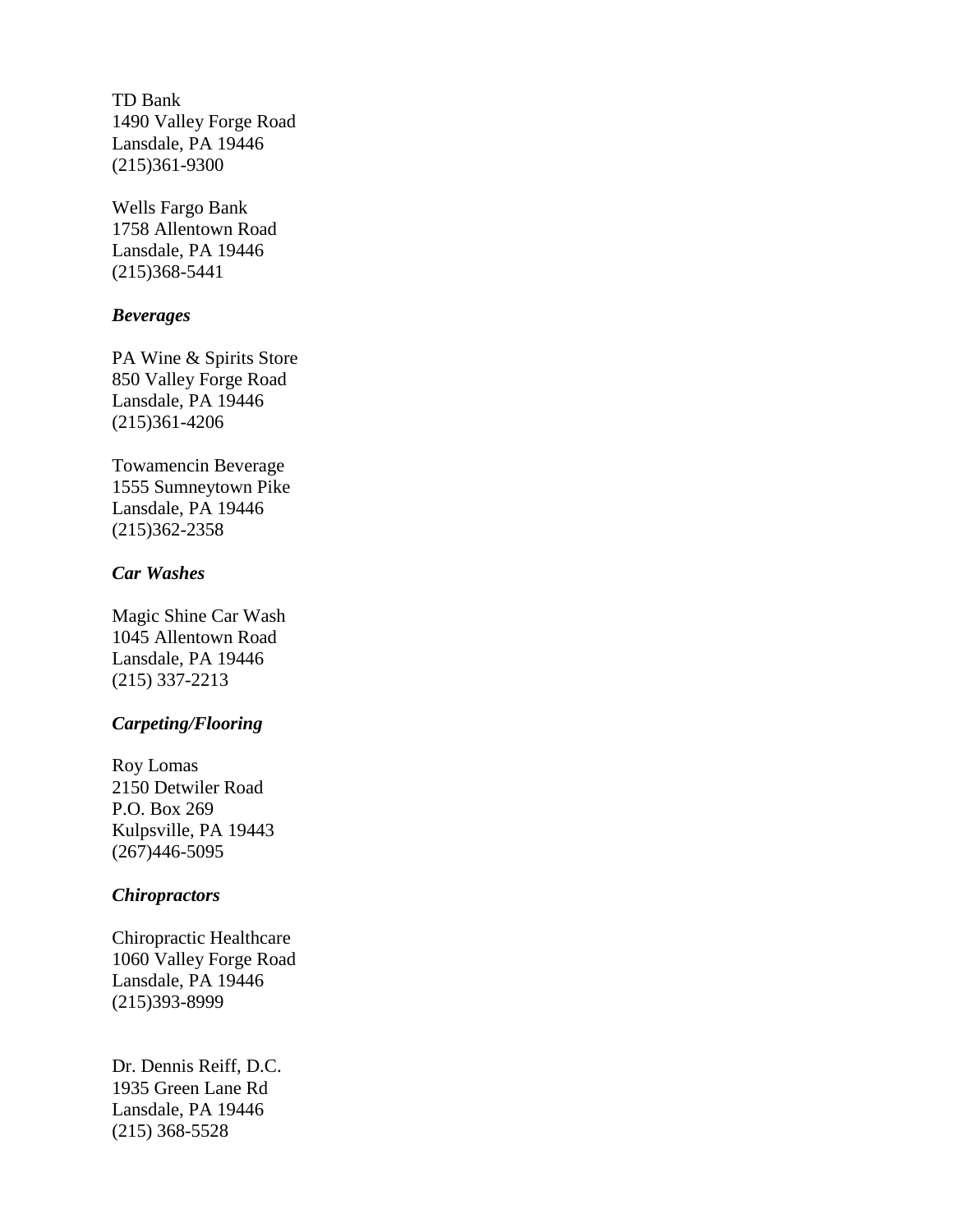#### *Coffee Shops*

Coffee Head 1715 Sumneytown Pike, Suite 104 P. O. Box 217 Kulpsville, PA 19443 (215)-855-3911

Wawa 1401 Forty Foot Road Kulpsville, PA 19443 (215)362-1590

Wawa 200 Forty Foot Road Hatfield, PA 19440 (215)362-5265

### *Computer Aided Design*

CAD Concepts, Inc. Bonnie Mason, Vice President 1571 Sumneytown Pike P.O. Box 311 Kulpsville, PA 19443 (215)362-7115

### *Convenience Stores/Markets*

Freddy Hill Farms 1440 Sumneytown Pike Lansdale, PA 19446 (215)855-1205

Seven Eleven 1035 Allentown Road Lansdale, PA 19446 (215)361-0713

Wawa 1401 Forty Foot Road Kulpsville, PA 19443 (215)362-1590

Wawa 200 Forty Foot Road Hatfield, PA 19440 (215)362-5265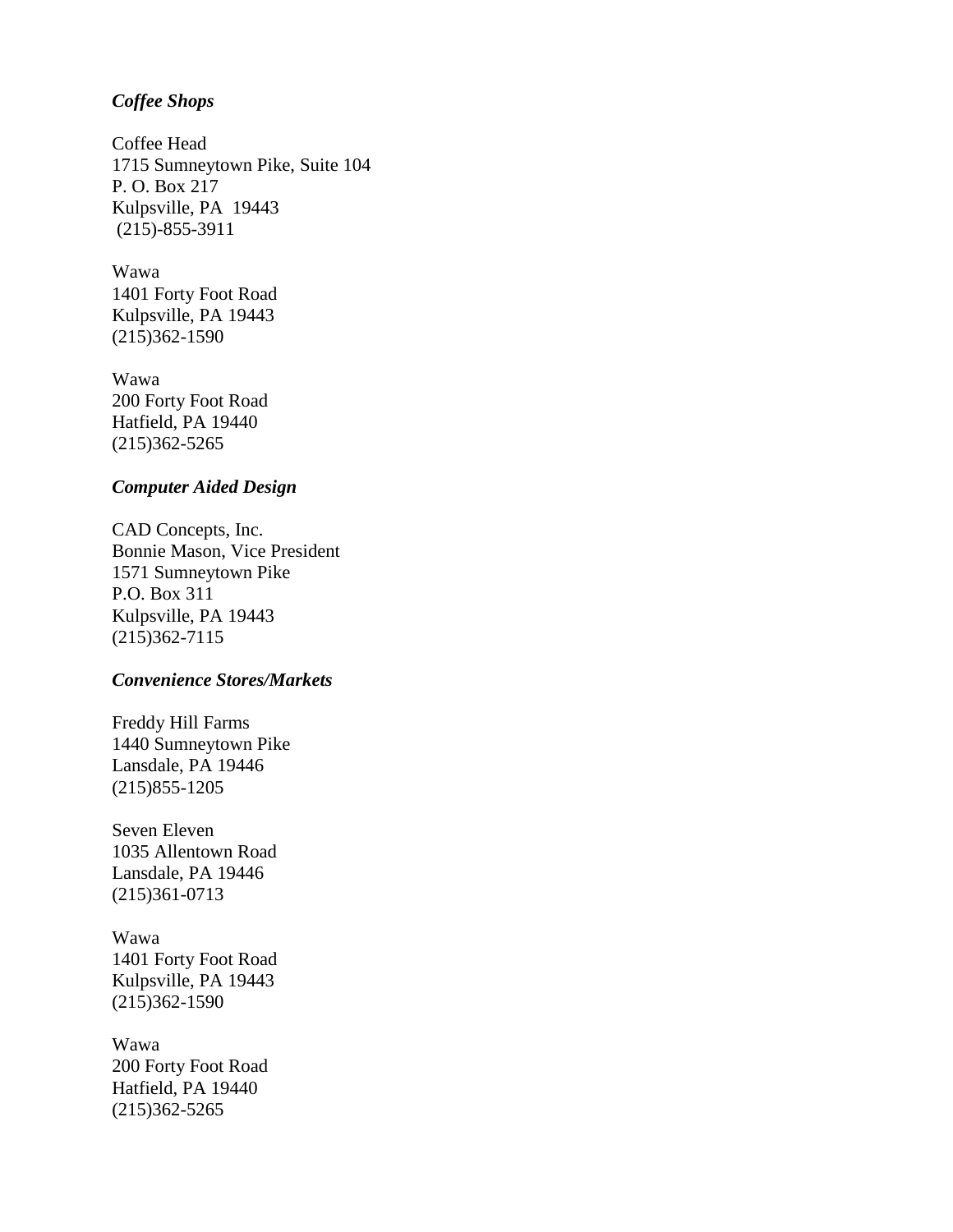#### *Construction*

Borowski Home Improvements Sumneytown Pike & Troxel Road Kulpsville, PA 19443 (215)368-0140

#### *Construction Management*

McTish, Kunkel & Associates 1744 Sumneytown Pike P.O. Box 318 Kulpsville, PA 19443 (215)361-2945

#### *Dairy*

Freddy Hill Farms 1440 Sumneytown Pike Lansdale, PA 19446 (215)865-1205

#### *Dance Attire*

The Store Outfitters Towamencin Village Shopping Center 1650 Allentown Road Lansdale, PA 19446 (215)855-5030

### *Day/Child Care/Early Childhood Learning*

Bambi Day School 1545 Morris Road Lansdale, PA 19446 (610)584-0312

Hopwood Nursery School 1520 Quarry Road Lansdale, PA 19446 (215)368-1135

Horowitz Family Daycare 533 Bookbinder Way Lansdale, PA 19446 (215)362-1660

La Petite Academy 515 Forty Foot Road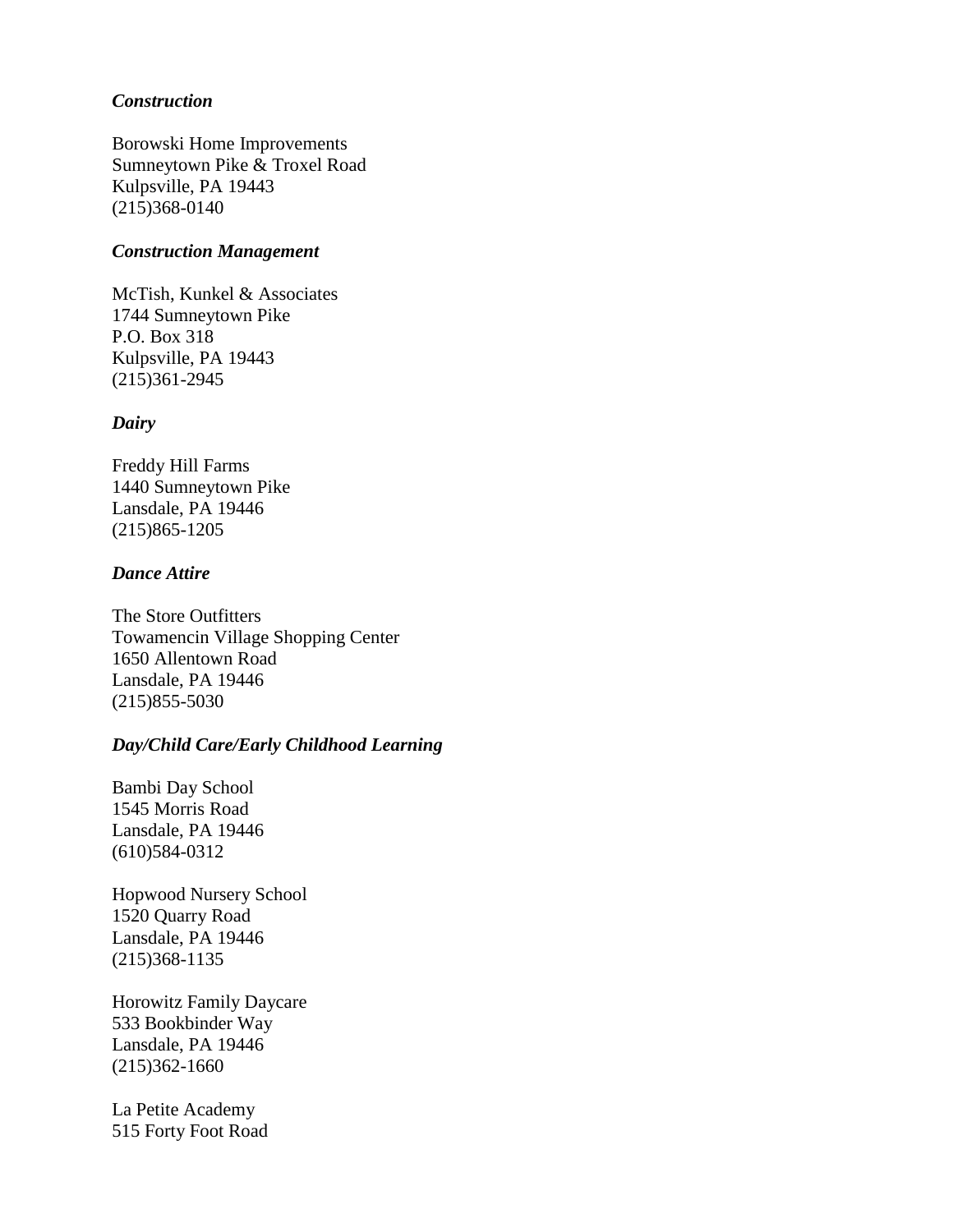Lansdale, PA 19446 (215)361-7274

Reimel Day Care 1125 Nash Avenue Lansdale, PA 19446 (215)855-9739

Salford Mennonite Childcare Center 100 Woods Drive Lansdale, PA 19446 (215)565-2402

#### *Dentists*

Family Cosmetic Dentistry Dr. Bing Javier, DDS 950 Valley Forge Road Lansdale, PA 19446 (215)368-1412

Kessler Family Dentistry Dr. Melanie K. Kessler 1361 Sumneytown Pike Lansdale, PA 19446 (215)855-3489

North Penn Dental Arts 1570 Sumneytown Pike Harleysville, PA 19438 (215)361-2040

Towamencin Dentistry 1111 Forty Foot Road P.O. Box 220 Kulpsville, PA 19443 (215)362-8166

#### *Dining*

Blue Dog Tavern 850 Valley Forge Road Lansdale, PA 19446 (215)385-2987

Boston Market 1758 Allentown Road Lansdale, PA 19446 (215)393-8237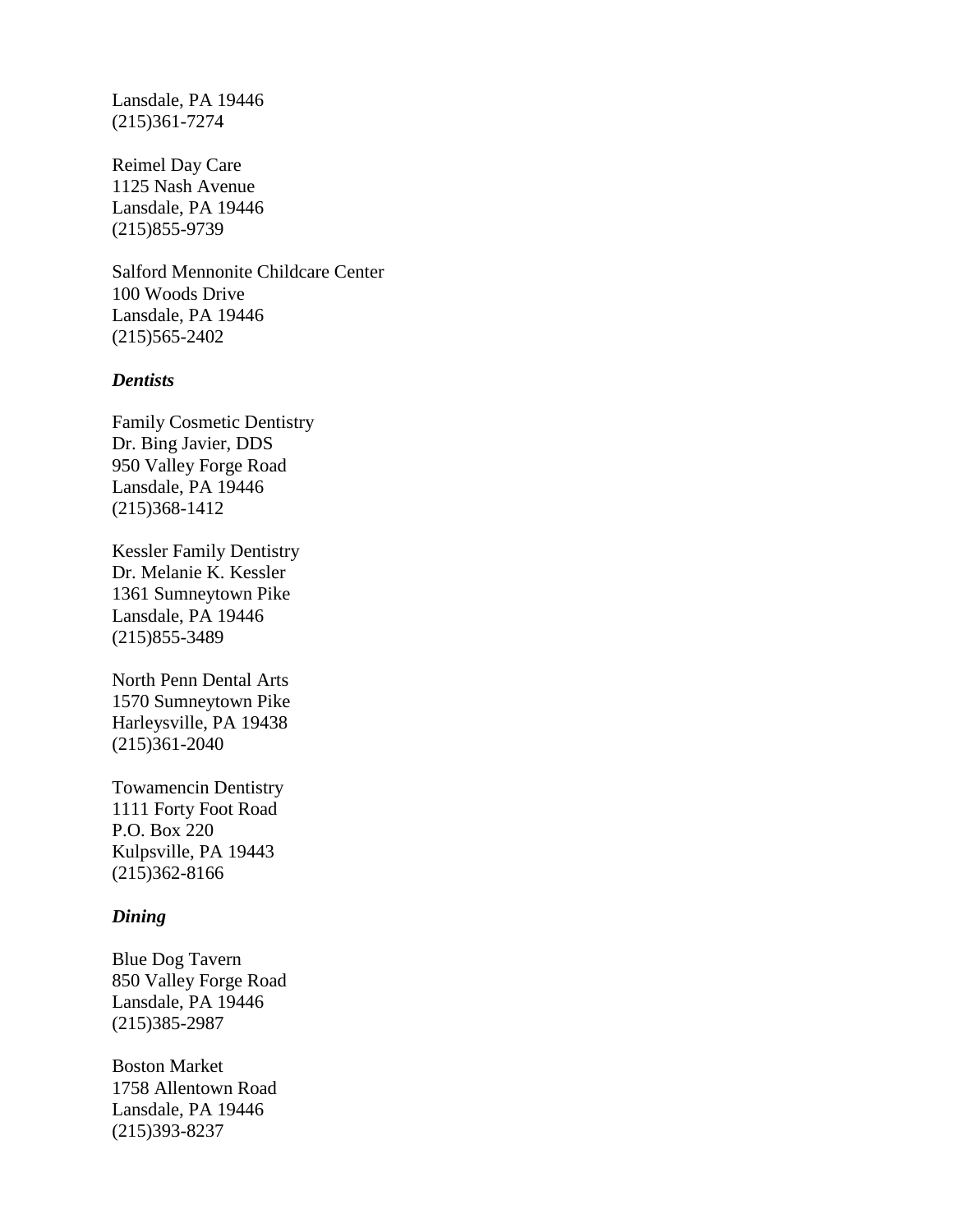Carlo's Pizza 1401 Forty Foot Road Kulpsville, PA (215)855-3388

Chick-fil-A 210 Forty Foot Road Lansdale, PA 19446 (215)631-7060

CJ's Doghouse 1555 Sumneytown Pike Lansdale, PA 19446 (215)368-6888

Kowloon Chinese Restaurant 850 Valley Forge Road Lansdale, PA 19446 (215)393-7989

Margaritas Mexican Restaurant 1650 Sumneytown Pike Lansdale, PA 19446 (215)362-2266

Osaka Restaurant 1598 Sumneytown Pike Lansdale, PA 19446 (267)222-8308

Pudge's 1555 Sumneytown Pike Lansdale, PA 19446 (215)267)263-4968

Ray's Restaurant & Pizza 850 S. Valley Forge Road Lansdale, PA 19446 (215)855-9800

SVS Produce/Deli 850 S. Valley Forge Road Lansdale, PA 19446 (215)412-7252

Wendy's Restaurant 1758 Allentown Road Lansdale, PA 19446 (215)368-6687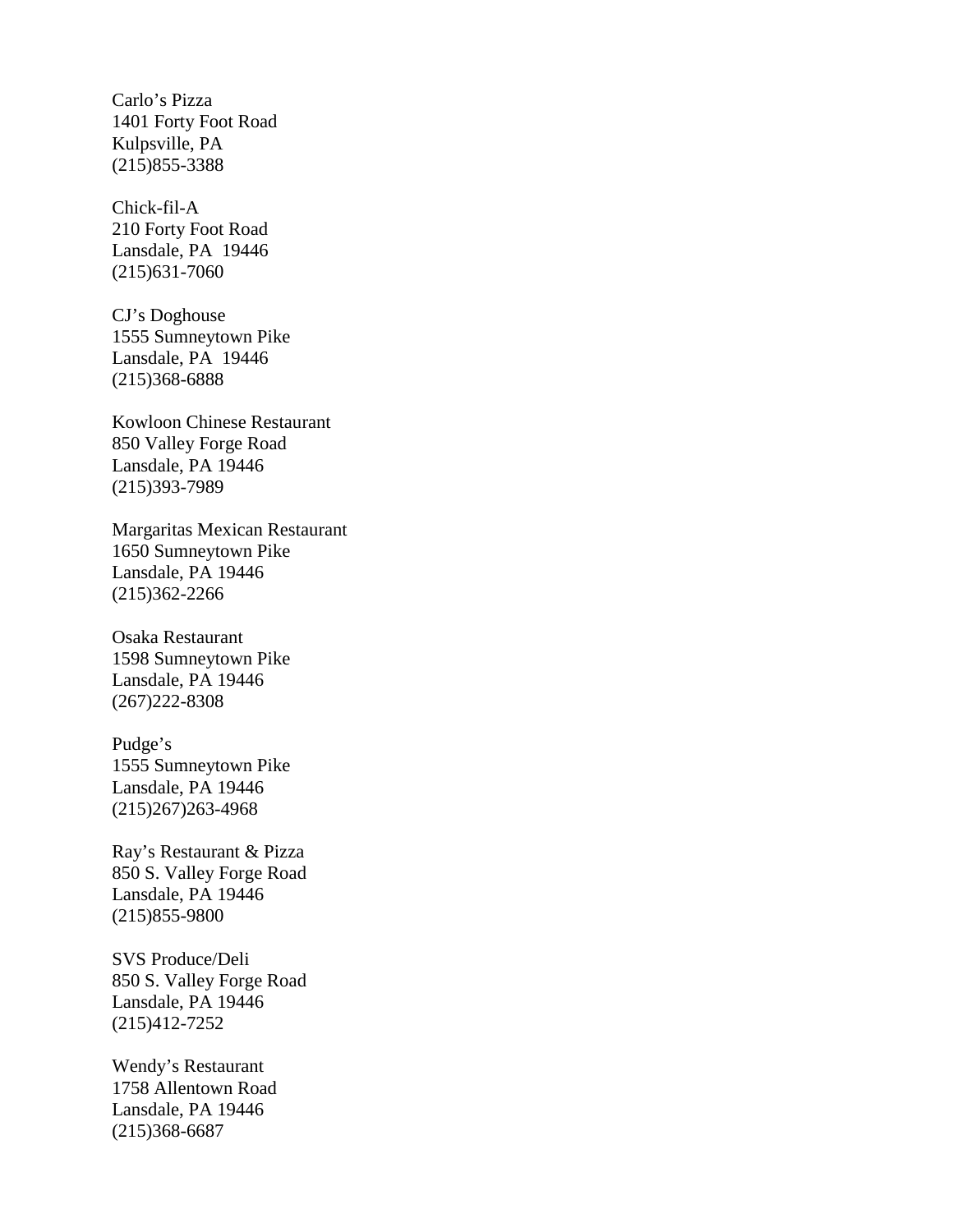Mainland Grille Mainland Golf Course 2250 Rittenhouse Road Harleysville, PA 19438 (215)256-6192

Yanni's Restaurant 850 Valley Forge Road Lansdale, PA 19446 (215)412-3373

### *Dry Cleaners*

Sumneytown Cleaners 1588 Sumneytown Pike Lansdale, PA 19446 (215)362-3180

YSK Cleaners 850 Valley Forge Road Lansdale, PA 19446 (215)362-2585

### *Dry Ice*

Airgas Dry Ice Company 1500 Gehman Road Harleysville, PA 19438 (610)256-1189

### *Dust/Debris Containment*

Tuff Wrap 2080 Detwiler Road, Suite 2 Harleysville, PA 19438 (215)256-6953215-256-6953

### *Engineering*

McTish Kunkel & Associates P.O. Box 318 1744 Sumneytown Pike Kulpsville, PA 19443 (215)361-2945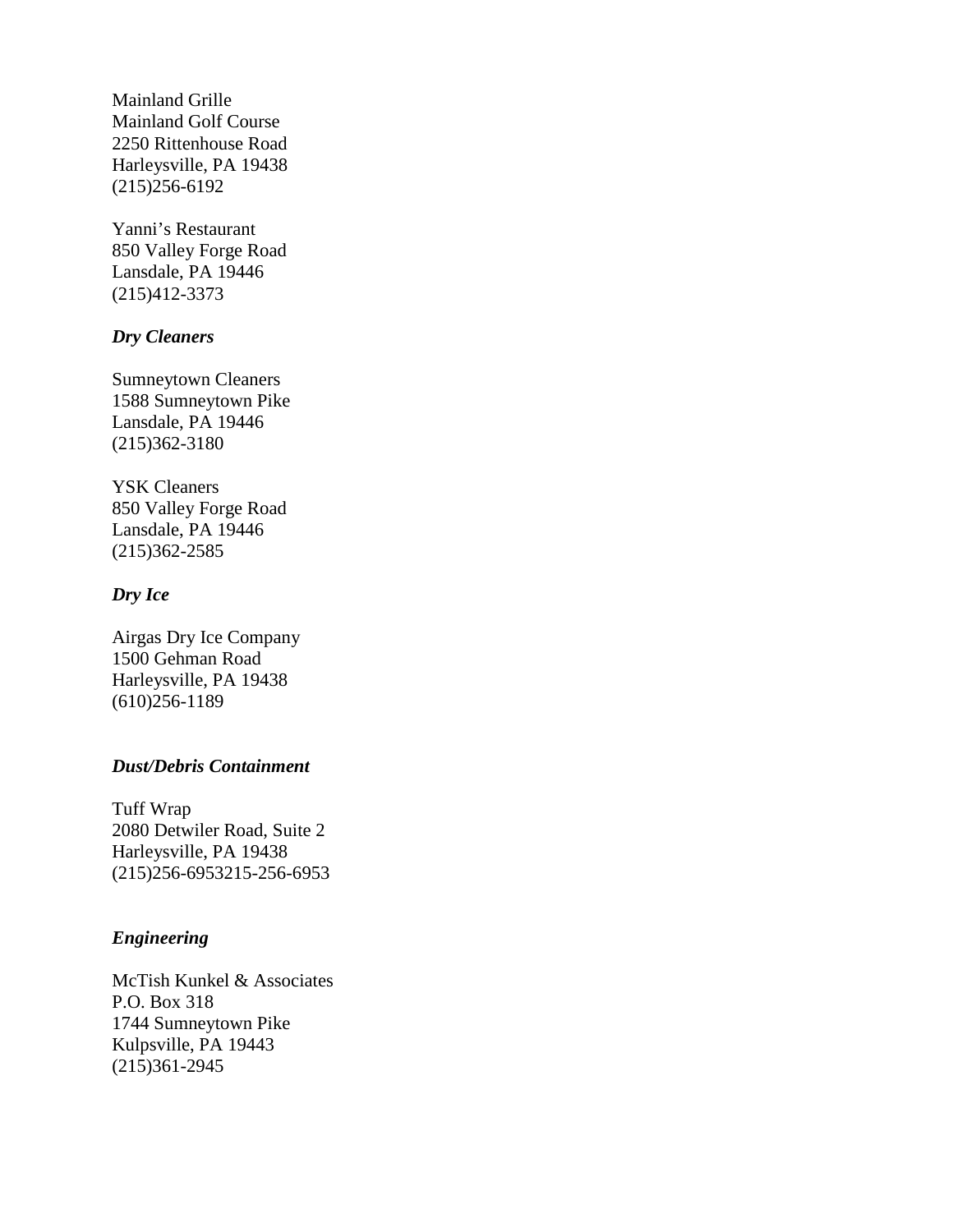### *Engineering Software, Solutions*

CAD Concepts 1571 Sumneytown Pike Kulpsville, PA 19438 (215)362-7115

# *Excavating/Paving*

Horgan Brothers Inc. 2188 Detwiler Road Lansdale, PA 19446 (215)513-9300

### *Financial Services/Investments*

SPSM Investments 1510 Delp Drive Kulpsville, PA 19443 (267)218-1429

# *Furniture Installation*

I-3 Installations 731 Wambold Road Souderton, PA 18964 (888)538-4346

# *Gardening/Landscaping*

R Villa Gardens Garden Center 1432 Welsh Road Lansdale, PA 19446 (215)855-9960

### *Gasoline/Petroleum Stations*

Lansdale Sunoco 710 Valley Forge Road Lansdale, PA 19446 (215)368-7415

Lukoil Gasoline Station 1685 Sumneytown Pike Kulpsville, PA 19443 (215)368-5527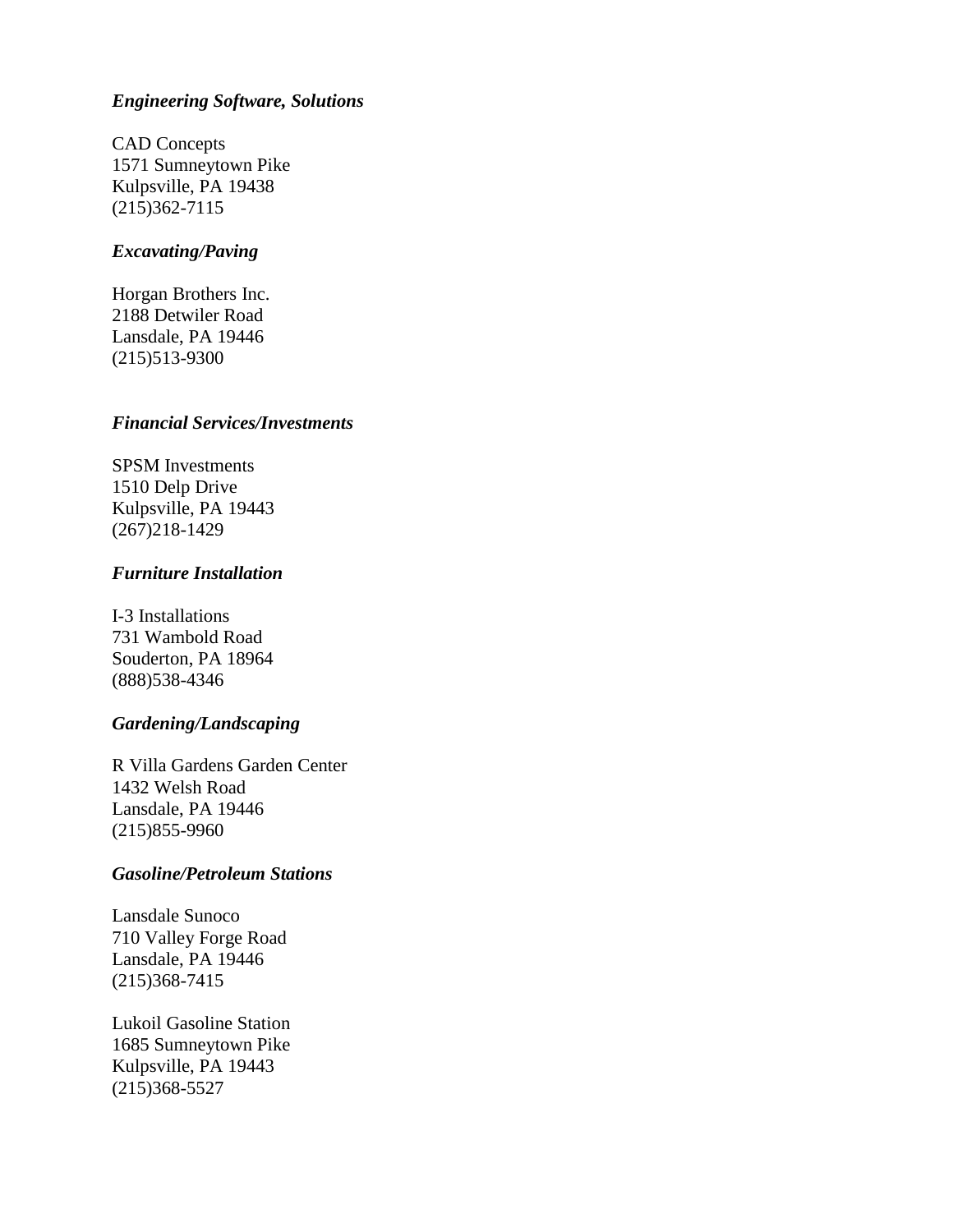### *Golf*

Freddy Hill Farms 1440 Sumneytown Pike Lansdale, PA 19446 (215)855-1205

Mainland Golf Course 1150 Rittenhouse Road Harleysville, PA 19438  $(215)$  $256-4525$ 

#### *Government*

North Penn Water Authority 300 Forty Foot Road Lansdale, PA 19446 (215)855-9945

Towamencin Township Administration 1090 Troxel Road P.O. Box 303 Kulpsville, PA 19443 (215)368-7602

Towamencin Township Police Department 1090 Troxel Road P.O. Box 305 Kulpsville, PA 19443 (215)368-7606

Towamencin Township Volunteer Fire Department P.O. Box 274 -1590 Bustard Road (Station A) Kulpsville, PA 19443 (215)462-2776; -1260 Snyder Road (station B) Lansdale, PA 19446 (215)368-2161

#### *Hotels/Lodging*

Holiday Inn Lansdale 1750 Sumneytown Pike Lansdale, PA 19446 (215)368-3800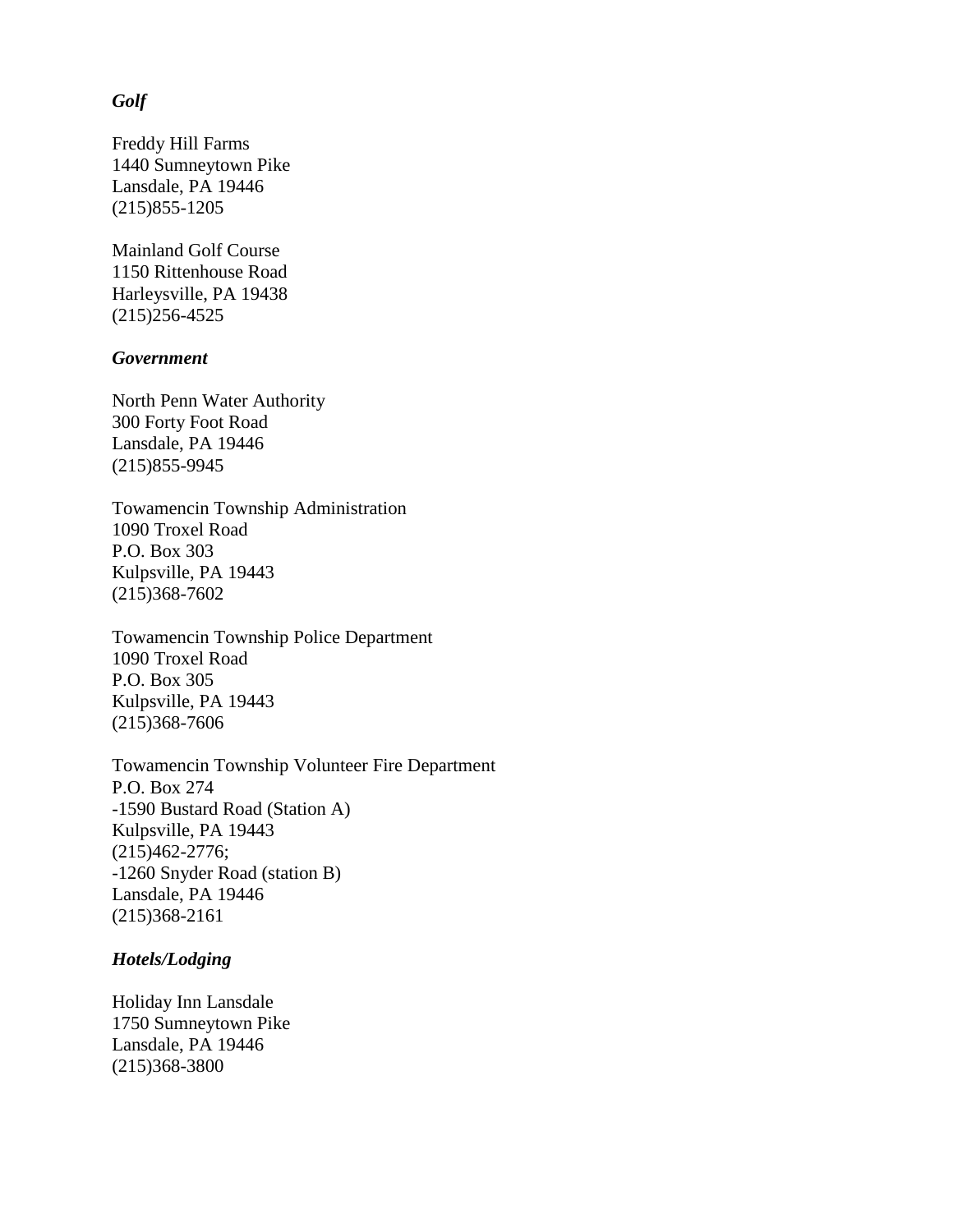Marriott Courtyard 1737 Sumneytown Pike Lansdale, PA 19446 (215) 412-8686

Morgan-Hughes Bed & Breakfast 1140 Sumneytown Pike Lansdale, PA 19446 (215)362-6898

### *Ice*

Lansdale Ice Company 2080 Detwiler Road, Suite 4 Harleysville, PA 19438 (215)361-1111

# *Industrial Bearings/Coupling*

SKF industrial Division, 890 Forty Foot Road P.O. Box 332 Kulpsville, PA 19443 (267)436-6725

# *Industrial/Marine Control Systems*

MBW Technologies, LLC 2080 Detwiler Road, Suite 1 Harleysville, PA 19438 (267)932-8573

# *Industrial Water Treatment*

Agape Water Solutions Inc. 1567 Gehman Road Harleysville, PA 19438 (215)631-7035

# *Instrument Calibration Service*

Integrated Service Solutions 1565 Bustard Road Lansdale, PA 19446 (610)287-3433

# *Insurance*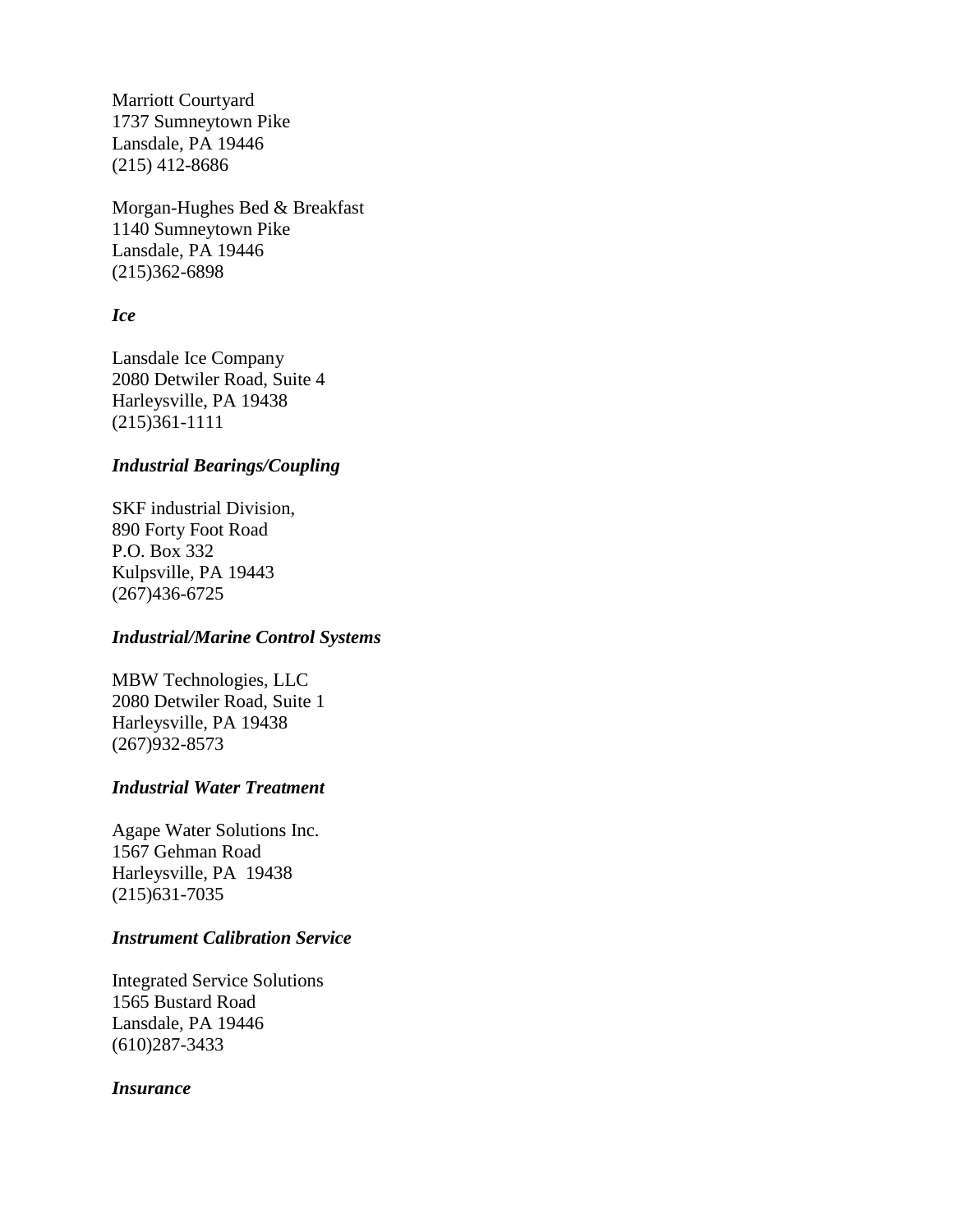Allstate Insurance - John Juckniewitz 1595 Sumneytown Pike Lansdale, PA 19446 (215)631-9600

Keystone Partners Group 1555 Bustard Road Lansdale, PA 19446 (215)631-7419

State Farm-Ron Reinert 1730 Sumneytown Pike Kulpsville, PA (215)412-2683

#### *Kennels*

Roselynde Kennels Inc. 695 Keeler Road Lansdale, PA 19446 (215)855-8026

#### *Landscape Architects*

Charles Hess Landscape Architect 1570 Sumneytown Pike Lansdale, PA 19446 (215)855-5530

### *Laundermats*

Wash Stop 850 Valley Forge Road Lansdale, PA 19446 (215)362-5533

# *Lighting/Displays*

Fairfield Lighting∙Displays 2080 Detwiler Road, Suite 3 Harleysville, PA 19438 (866)997-5510

### *Liquor Sales*

PA Wine & Spirits Store 850 Valley Forge Road Lansdale, PA 19446 (215)361-4206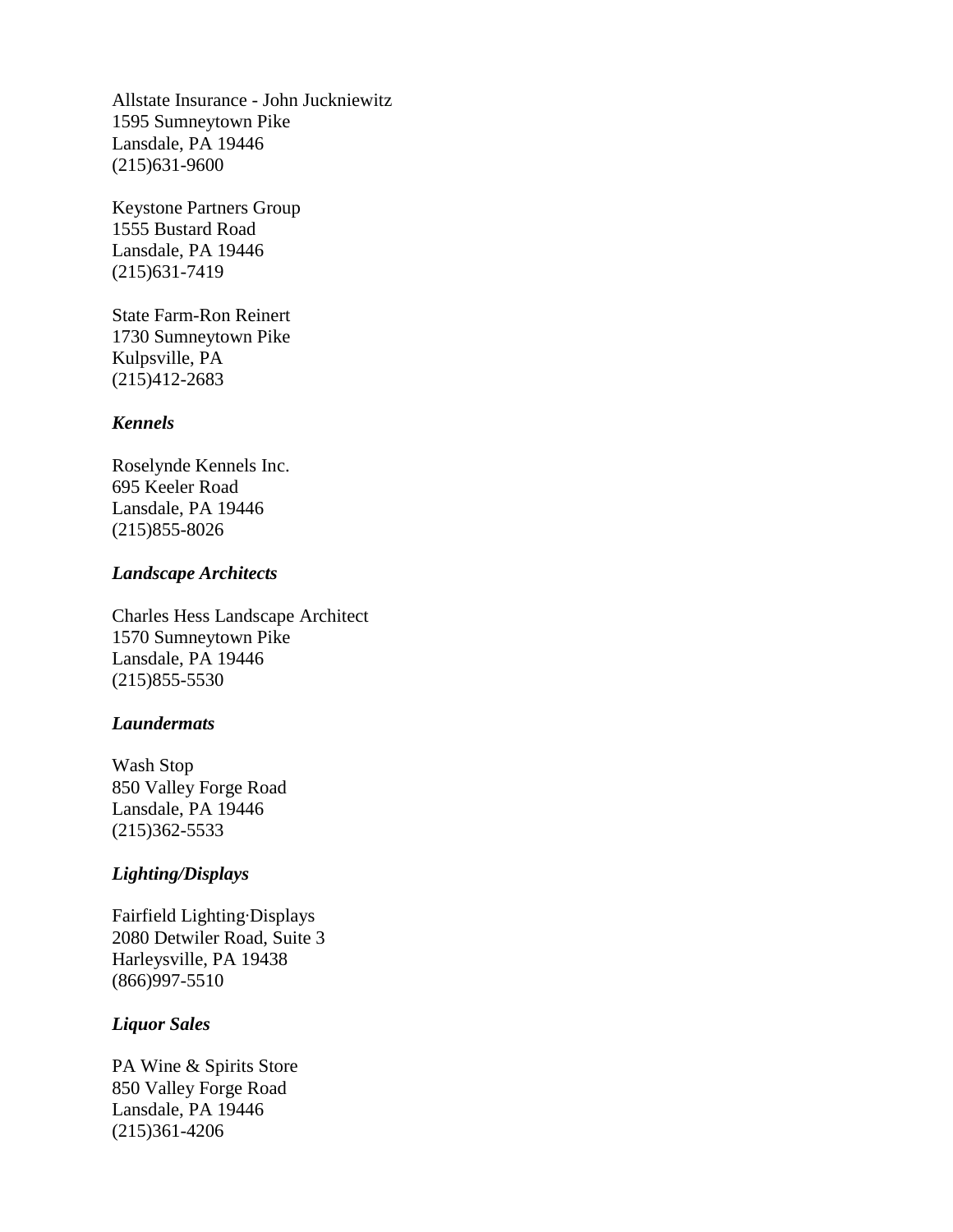#### *Mail Services*

Postman Plus Allentown & Forty Foot Roads Lansdale, PA 19446 (215)362-7924

U.S. Post Office 1586 Sumneytown Pike Lansdale, PA 19446

#### *Mechanical Contractors*

John C. Kohler Company 1100 Detwiler Road P.O. Box 350 Kulpsville, PA 19443 (215)855-7000

### *Medical Device Development/Manufacturing*

Martech Medical 1500 Delp Drie Harleysville, PA 19438 (484)576-6004

### *Metal Work*

AR Metalcrafters 655 Wambold Road P.O. Box 234 Kulpsville, PA 19443 (215)721-0200

Griffin Sealing LLC 900 Forty Foot Road Kulpsville, PA 19443 (267)328-6600

# *Nail Salons*

Julie's Nails 1758 Allentown Road Lansdale, PA 19446 (215)393-9610

Unique Nails 850 Valley Forge Road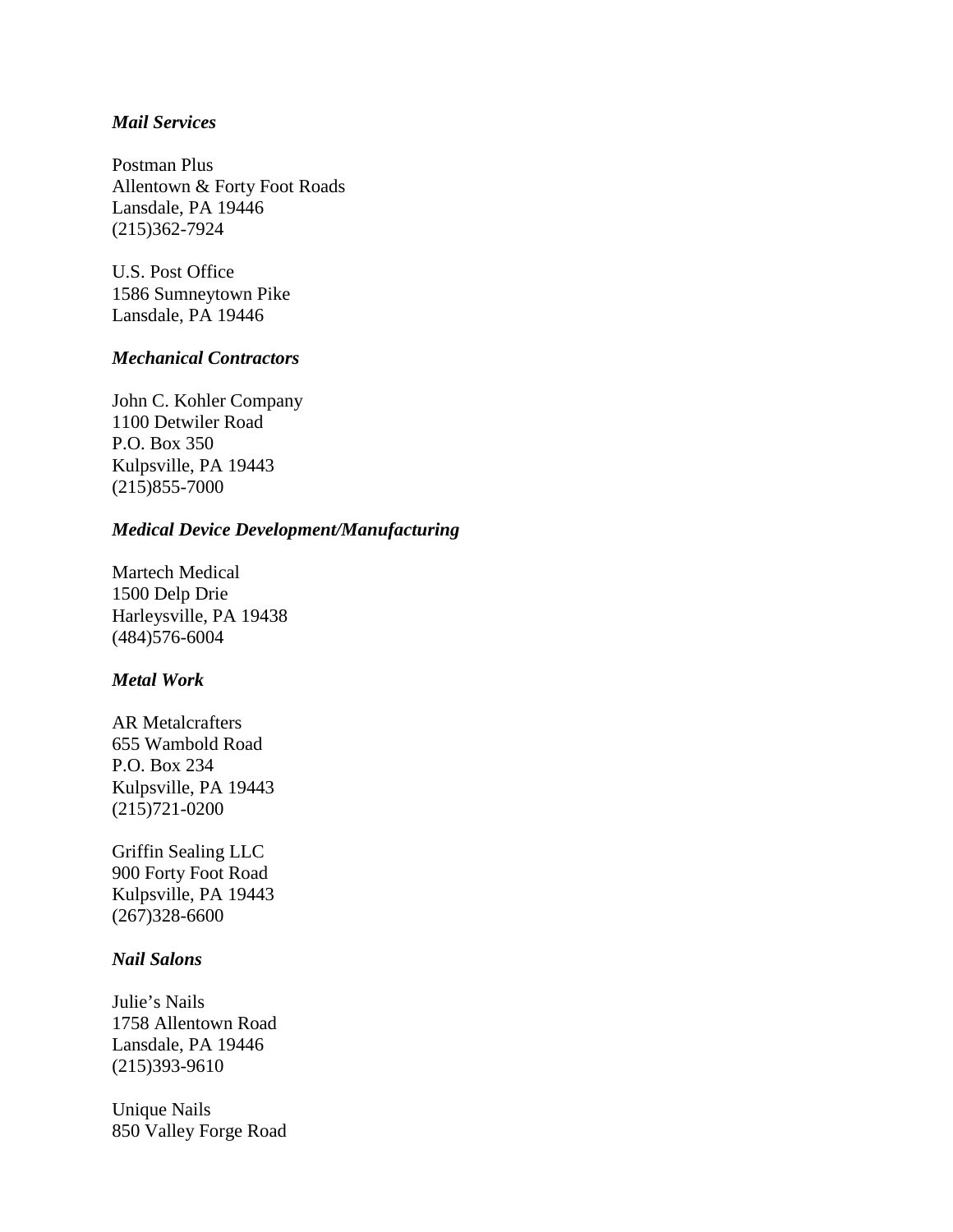Lansdale, PA 19446 (215)631-9989

#### *Notary Services*

Jack Rabbit Tags 1720 Sumneytown Pike Lansdale, PA 19446 (215)362-0538

### *Nursing Homes & Nursing Care Communities*

Schwenkfeld Manor 1290 Allentown Road Lansdale, PA 19446 (215)362-0227

#### *Optometrists*

Family Vision Dr. Paul Suscavage 805 S. Valley Forge Road Lansdale, PA 19446 (215)368-4660

### *Outdoor Apparel*

The Store Outfitters Towamencin Village Shopping Center 1650 Allentown Road Lansdale, PA 19446 (215)855-5030

### *Paper Products (Commercial)*

American Paper Products of Phila, Inc. Ramon C. Gerber, President 1722 Sumneytown Pike P.O. Box 412 Kulpsville, PA 19443 (215)362-8582

## *Pharmacies*

CVS 840 Valley Forge Road Lansdale, PA 19446 (215)362-6303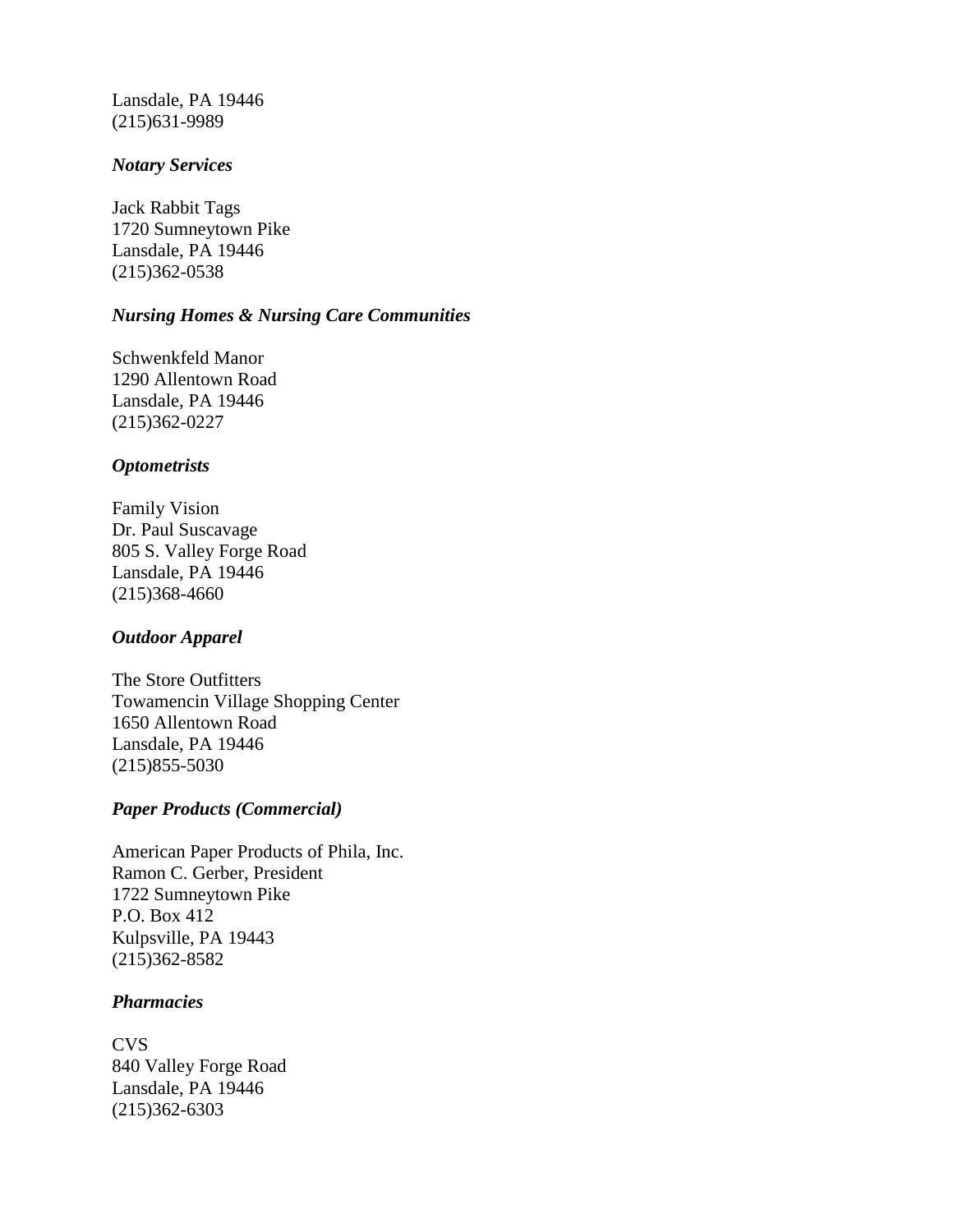Rite-Aid 1390 Valley Forge Road Lansdale, PA 19446 (215)36-1759

Walgreens 1375 Forty Foot Road Lansdale, PA 19446 (215)362-4067

### *Photography*

Sher Photography 2050 Mainland Road Harleysville, PA 19438 (215)256-4215

### *Physicians*

Abington Reproductive Medicine 1690 Sumneytown Pike, Suite 190 Lansdale, PA 19446 (215)855-7611

## *Pipe*

BBL Company Inc. 2194 Detwiler Road Lansdale, PA 19446 (215)256-6812

# *Pools/Plastering*

JMK Plastering, Inc. 751 Wambold Road Souderton, PA 18964 (215)723-8168

# *Printing*

Hodgins Quick Print 1510 Franklin Street P.O. Box 0244 Kulpsville, PA 19443 (215)362-0371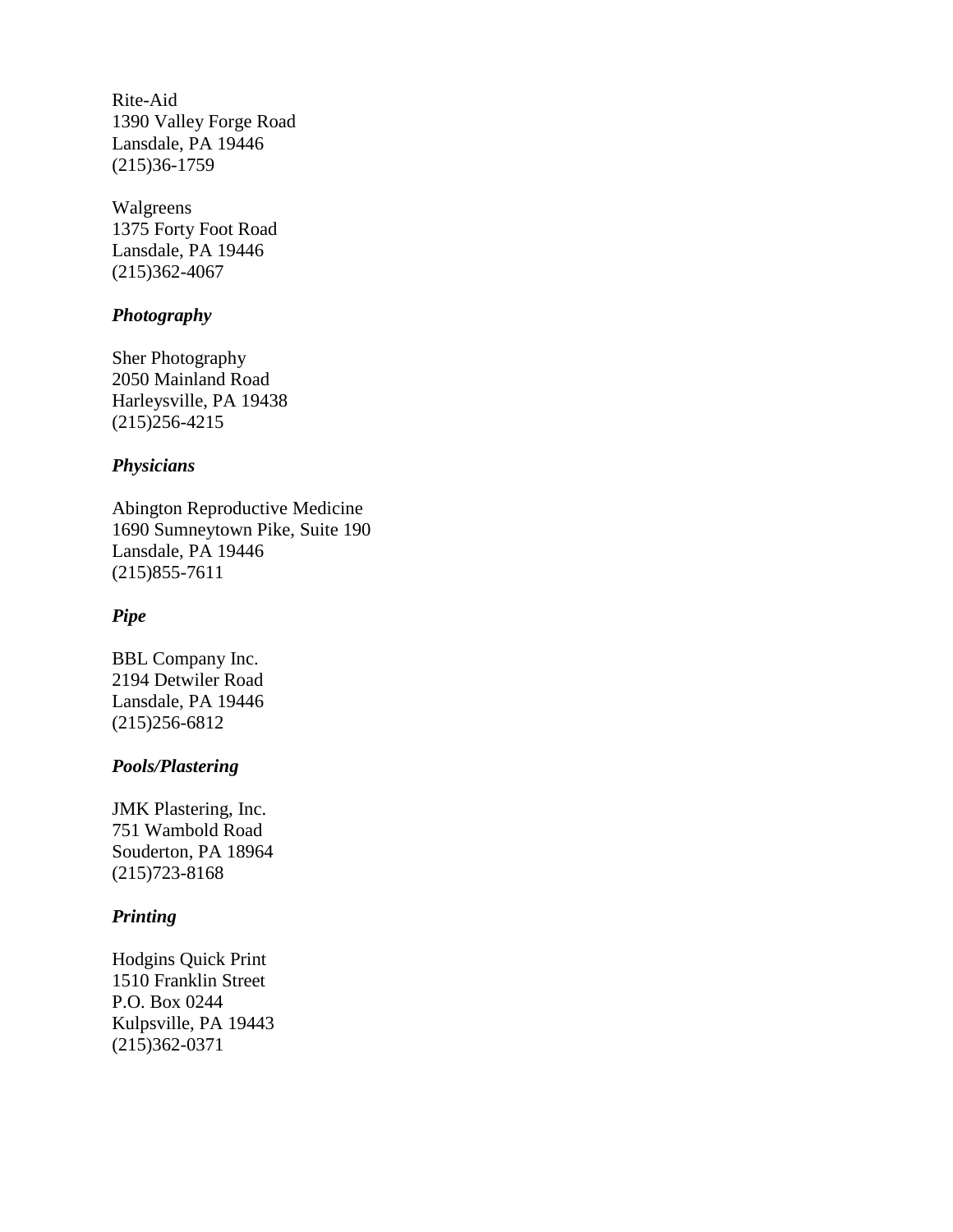#### *Produce*

SVS Produce/Deli 850 S. Valley Forge Road Lansdale, PA 19446 (215)412-7252

### *Propane*

Amerigas Propane Inc. 1014 Forty Foot Road Box 272 Kulpsville, PA 19443 (215)855-9063

#### *Rail/Transit Systems Manufacturing*

United Knitting Machine 1901 Gehman Road P.O. Box 309 Kulpsville, PA 19443

### *Real Estate Sales/Management*

Trefoil Properties, LP Towamencin Corporate Center 1690 Sumneytown Pike, Suite 240 Lansdale, PA 19446 (215)855-5100

#### *Recreation*

Towamencin Municipal Pool 856 Weikel Road P.O. Box 304 Lansdale, PA 19446 (215)368-2615

#### *Reproductive Services*

Abington Reproductive Medicine 1690 Sumneytown Pike, Suite 190 Lansdale, PA 19446 (215)855-7611

#### *Schools*

ABC Apprenticeship and Craft Training Center 1500 Gehman Road Harleysville, PA 19438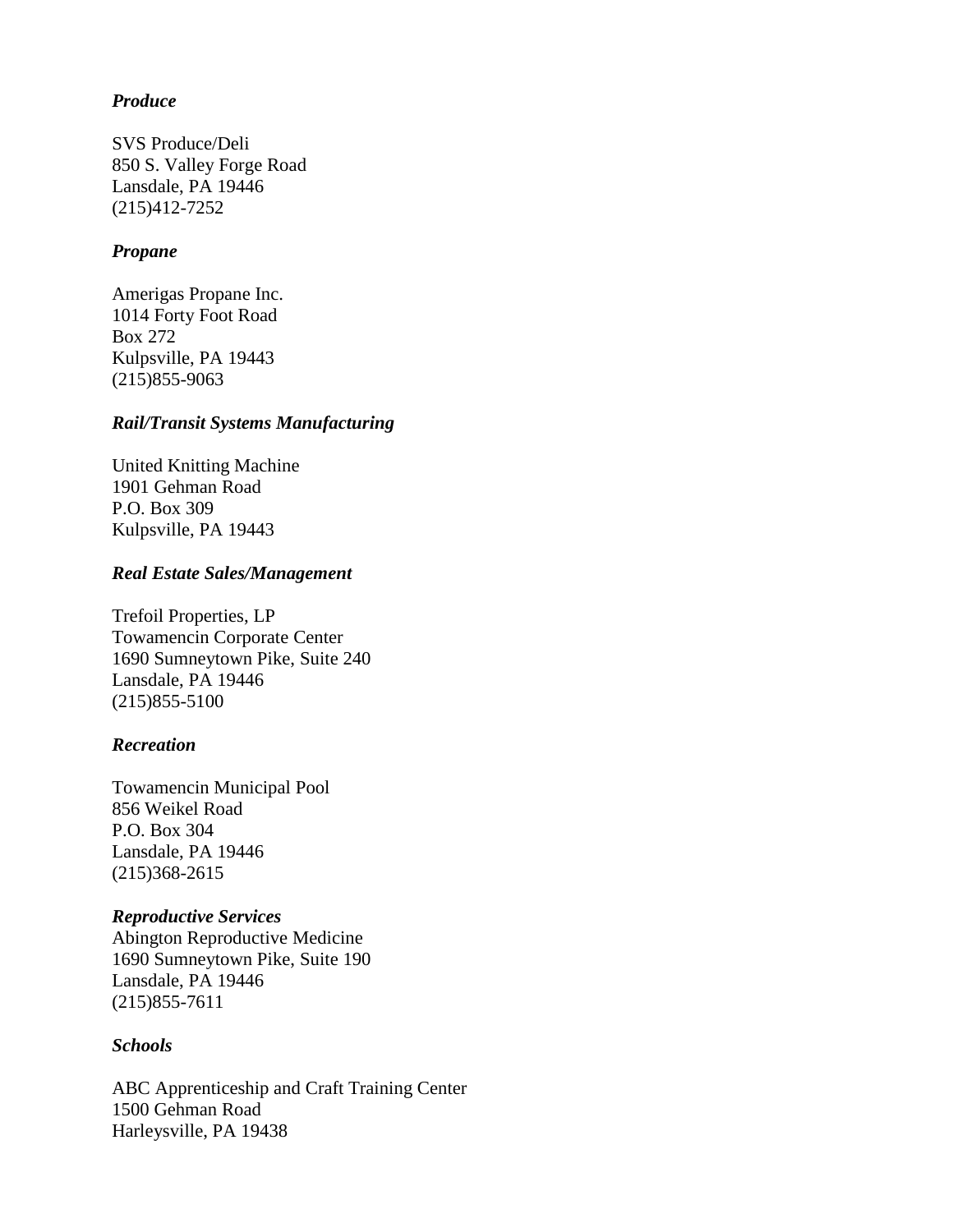#### (215)256-7976

Culinary Arts Institute Montgomery County Community College 1400 Forty Foot Road Kulpsville, PA 19440 (267)646-5970

Christopher Dock High School 1000 Forty Foot Road Lansdale, PA 19446 (215)362-2675

General Nash Elementary School 1560 Liberty Bell Drive Harleysville, PA 19438 (215)368-2407

Inglewood Elementary School 1313 Allentown Road Lansdale, PA 19445 (215)368-2992

North Montco Technical Career Center 1265 Sumneytown Pike Lansdale, PA 19446 (215)362-3863

North Penn High School 1340 Valley Forge Road Lansdale, PA 19446 (215)368-0400

Walton Farm Elementary School 1610 Allentown Road Lansdale, PA 19446 (215)855-8800

#### *Sewer/Pipe/Drain Cleaning*

Kappe Associates 1715 Sumneytown Pike P.O. Box 327 Kulpsville, PA 19443 (215 361 5700

#### *Social Service/Non-profit Organizations*

Easter Seals of SEPA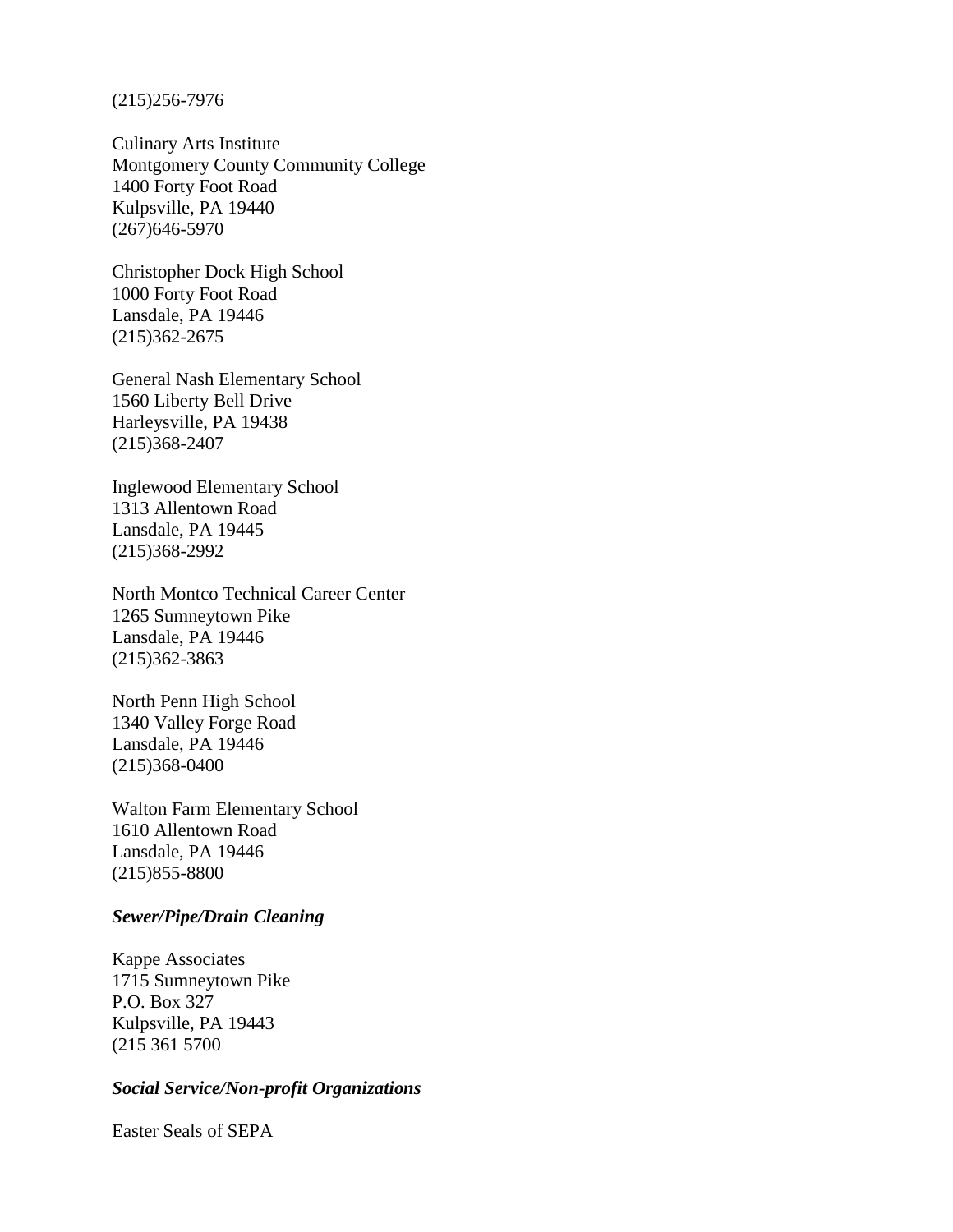1161 Forty Foot Road Kulpsville, PA 19443 (215)368-7000

North Penn United Way 1715 Sumneytown Pike, Suite 203 Lansdale, PA 19446 Mailing: P.O. Box 1345 Kulpsville, PA 19443 (215)855-3002

#### *Software Development*

PROTONMEDIA 1690 Sumneytown Pike, Suite 200 Lansdale, PA 19446 (215)631-1401

#### *Spas/Hair Salons*

La Mirage Salon, Ltd. 850 Valley Forge Road Lansdale, PA 19446 (215)368-0223

Symmetry Salon & Spa 1570 Sumneytown Pike Harleysville, PA 19438 (215)855-0173

### *Systems Development/Distribution*

Air & Oil Systems 753 Wambold Road P.O. Box 195 Mainland, PA 19451 (215)721-9595

Greene Tweed Company 1510 Gehman Road P.O. Box 305 Kulpsville, PA 19438 (215)256-9521

# *Television Repair*

Henry's TV Repair 1643 Sumneytown Pike P.O. Box 1166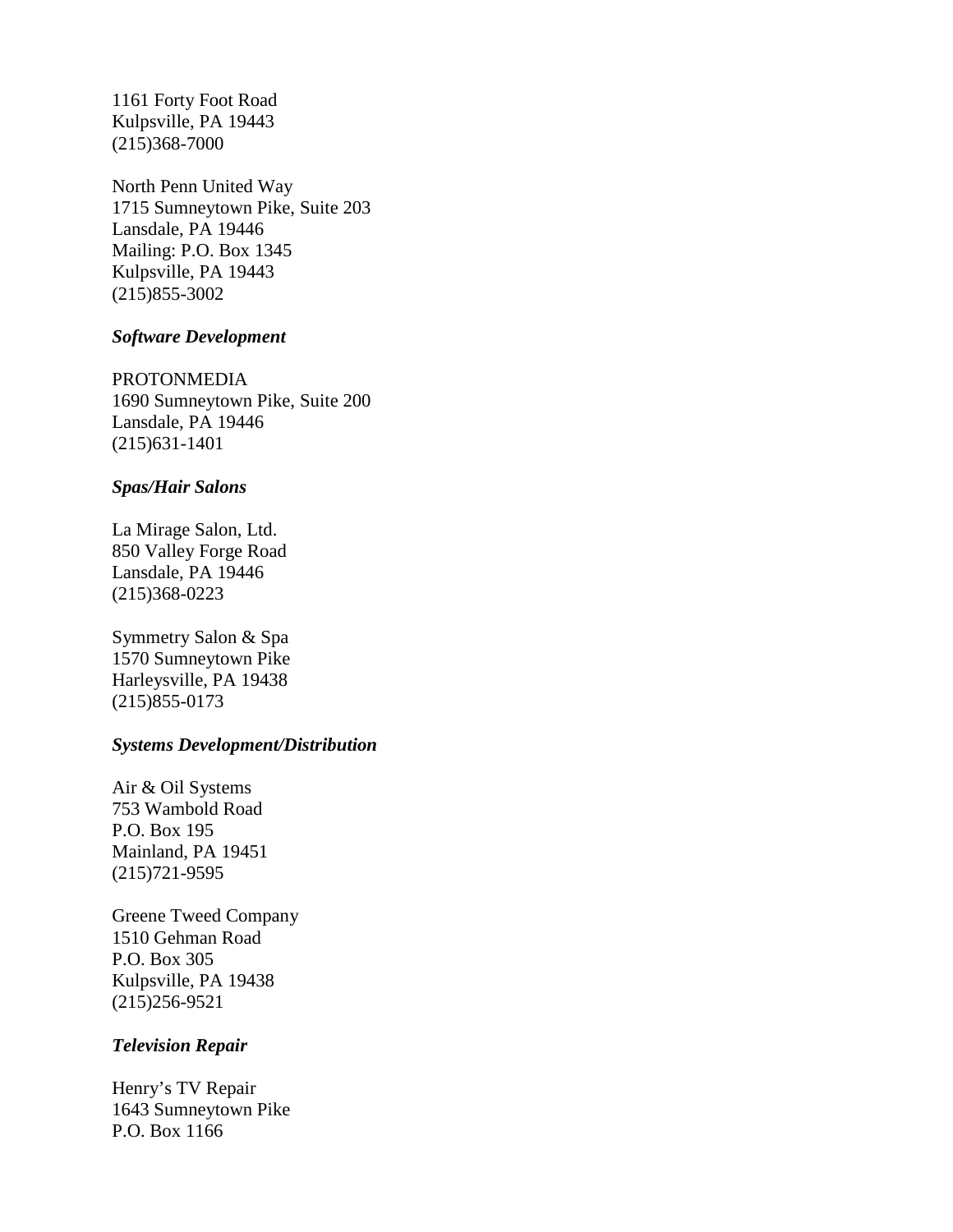Kulpsville, PA 19443 (215)361-7777

## *Vehicle Covers*

Budge Industries, LLC. 1690 Sumneytown Pike, Suite 250 Lansdale, PA 19446 (267) 263-0600

# *Veterinarians*

Animal Crackers Veterinary Clinic 1240 Snyder Road Lansdale, PA 19446 (215)855-8378

# *Waste Disposal*

Kappe Associates 1715 Sumneytown Pike P.O. Box 327 Kulpsville, PA 19443 (215 361 5700

### *Water and Wastewater Treatment and Disposal*

Environmental Engineering & Management Associates 1690 Sumneytown Pike, Suite 260 Lansdale, PA 19446 Mail: P.O. Box 232 Kulpsville, PA 19443 (215)368-3375

### *Weight Management*

Physicians Weight Control 1715 Sumneytown Pike, Suite 105 Lansdale, PA 19446 (215)368-8880

# *Wood Products (Industrial)*

R & R Wood Products PO Box 65 645 Fretz Road Mainland, PA 19451 ( 215)723-3470